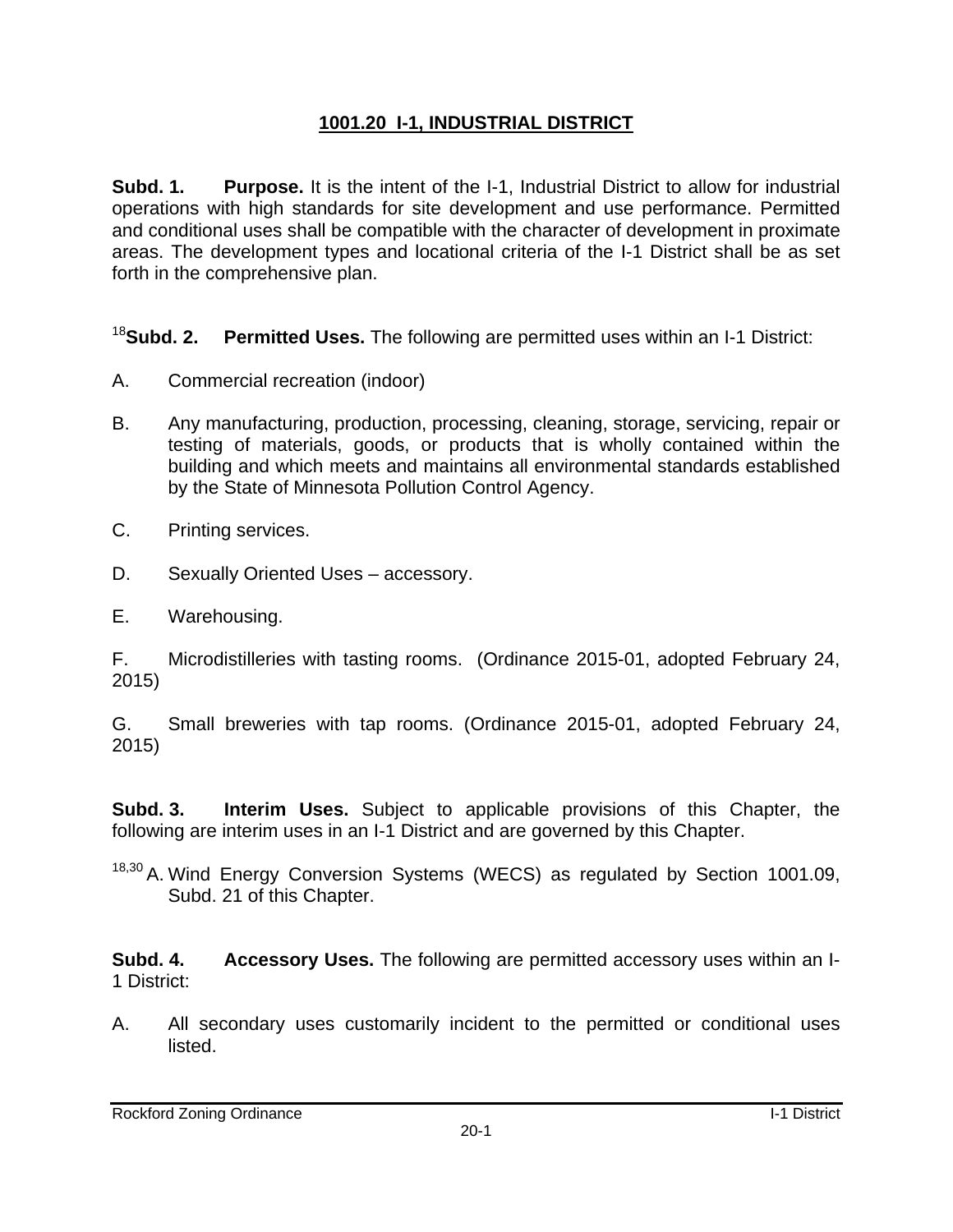- B. Off-street parking and loading as herein regulated.
- C. Signs as herein regulated.
- $37$ D. Accessory solar energy systems (roof mounted) as provided for by Section 1001.09, Subd. 21.B of this Chapter.

**Subd. 5. Conditional Uses.** The following are conditional uses in an I-1 District. (Requires a conditional use permit based upon procedures set forth in and regulated by this Chapter.)

- A. Any permitted or accessory industrial use not conducted within a building including storage of materials, products and vehicles provided that:
	- 1. The storage area is landscaped, fenced, and screened from view of neighboring uses and abutting Residential Districts.
	- 2. Storage is landscaped and screened from view from the public right-ofway.
	- 3. Storage area is blacktopped or concrete surfaced.
	- 4. All lighting shall be hooded and so directed that the light source shall not be visible from the public right-of-way or from neighboring residences.
	- 5. The storage area does not take up parking space or loading space as required for conformity to this Chapter.
	- 6. The provisions of Section 1001.03 of this Chapter are considered and determined to be satisfied.
- B. Multiple principal use buildings on one lot.
- C. Outdoor sales and display (maximum of five (5) percent gross land area).
- D. Public garages.
- E. Retail and service establishments accessory to a permitted or conditionally permitted principal use, and providing goods and services which are primarily for the use of persons employed in the district provided that:
	- 1. Such use is allowed as a permitted use in a Commercial District.

Rockford Zoning Ordinance **I-1** District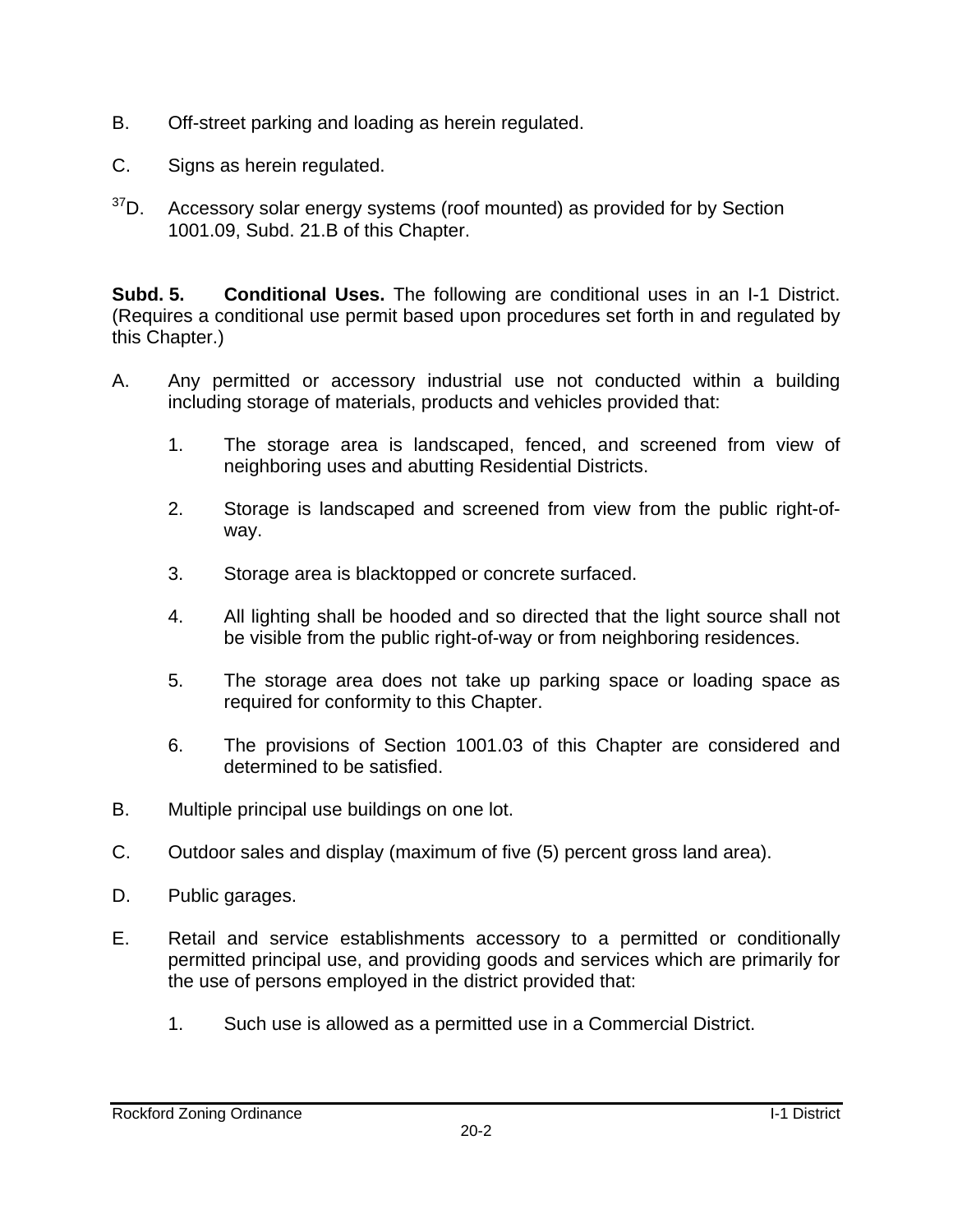- 2. Such use does not constitute more than fifty (50) percent of the gross floor area of the principal building.
- 3. Adequate off-street parking and off-street loading in compliance with Section 1001.05 of this Chapter is provided.
- 4. All signing and informational or visual communication devices shall be in conformance with the provisions of Section 1001.08 of this Chapter.
- 5. The provisions of Section 1001.03 of this Chapter are considered and determined to be satisfied.
- 6. Residential structures and related residential uses necessary for security and safety reasons in relation to a principal use.
- 7. The proposed use complies with the performance standards outlined in Section 1001.09 and all other applicable provisions of this chapter.
- 8. The provisions of Section 1001.03 of this Chapter are considered and determined to be satisfied.
- <sup>18</sup>F. Recycling processing center.
- $37$ G. Accessory solar energy systems (ground mounted) as provided for by Section 1001.09, Subd. 21.B of this Chapter.

H. Breweries with or without taprooms. (Ordinance 2015-01, adopted February 24, 2015)

I. Distilleries with or without tasting rooms. (Ordinance 2015-01, adopted February 24, 2015)

**Subd. 6. Lot Requirements and Setbacks.** The following minimum requirements shall be observed in an I-1 District, subject to additional requirements, exceptions and modifications set forth in this Chapter.

- A. Lot Area Requirements:
	- 1. Lot Area: Not less than two (2) acres.
	- 2. Lot Width: Not less than one hundred fifty (150) feet.
	- 3. Lot Depth: Not less than one hundred fifty (150) feet.